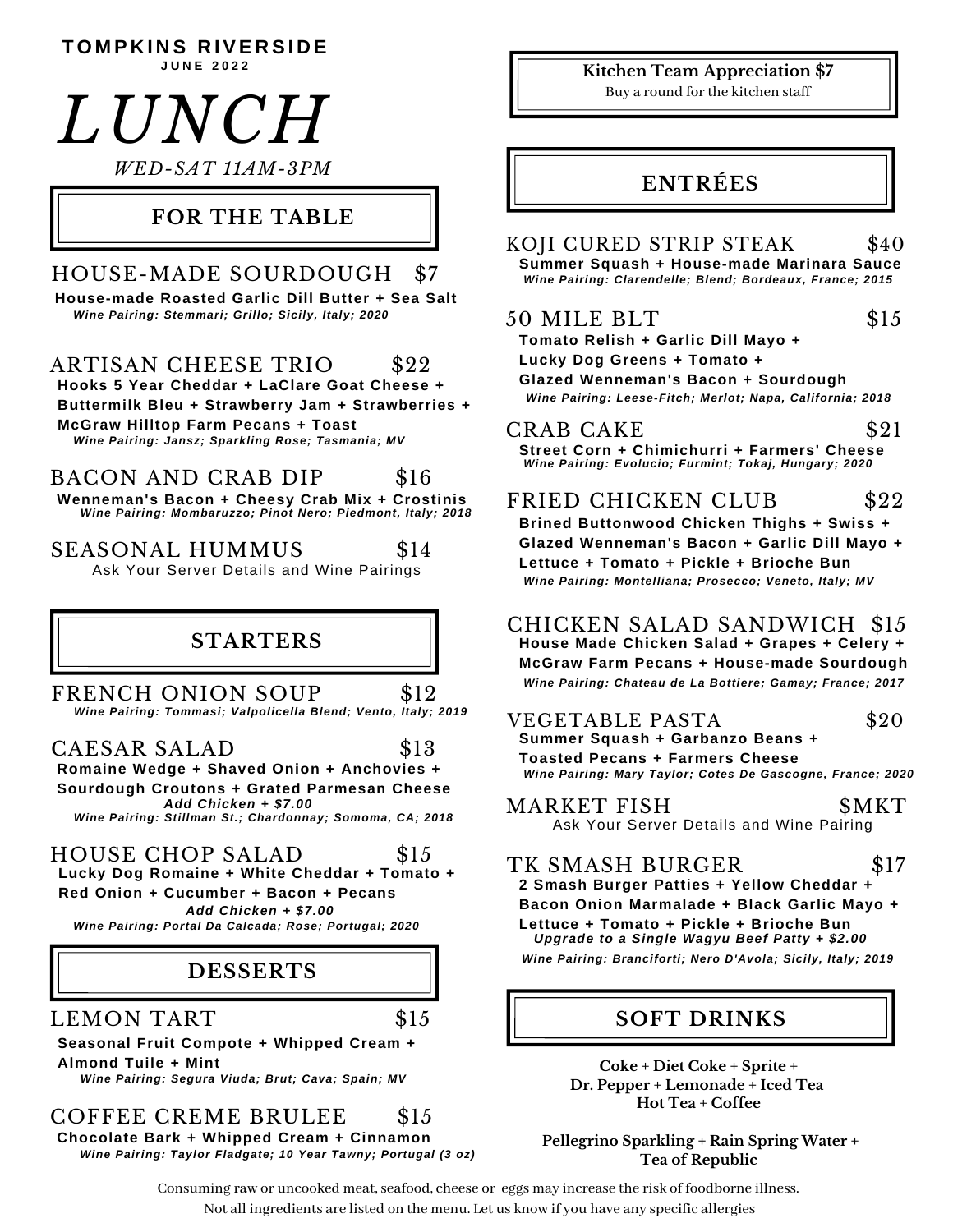#### **T O M P K I N S R IVE R SI D E**

**J U N E 2 0 2 2**

# *DINNER WED-SAT 4PM-9PM*

#### **FOR THE TABLE**

### HOUSE-MADE SOURDOUGH \$7

*Wine Pairing: Stemmari; Grillo; Sicily, Italy; 2020* **House-made Roasted Garlic Dill Butter + Sea Salt**

#### ARTISAN CHEESE TRIO \$22

**Hooks 5 Year Cheddar + LaClare Goat Cheese + Buttermilk Bleu + Strawberry Jam + Strawberries + McGraw Hilltop Farm Pecans + Toast** *Wine Pairing: Jansz; Sparkling Rose; Tasmania; MV*

#### BACON AND CRAB DIP \$16

**Wenneman's Bacon + Cheesy Crab Mix + Crostinis** *Wine Pairing: Mombaruzzo; Pinot Nero; Piedmont, Italy; 2018*

SEASONAL HUMMUS \$14 Ask Your Server Details and Wine Pairings

#### **STARTERS**

FRENCH ONION SOUP \$12 *Wine Pairing: Tommasi; Valpolicella Blend; Vento, Italy; 2019*

CAESAR SALAD \$13 **Romaine Wedge + Shaved Onion + Anchovies + Sourdough Croutons + Grated Parmesan Cheese** *Add Chicken + \$7.00*

*Wine Pairing: Stillman St.; Chardonnay; Somoma, CA; 2018*

#### HOUSE CHOP SALAD \$15

**Lucky Dog Romaine + White Cheddar + Tomato + Red Onion + Cucumber + Bacon + Pecans**

*Add Chicken + \$7.00 Wine Pairing: Portal Da Calcada; Rose; Portugal; 2020*

## **DESSERTS**

LEMON TART \$15

**Seasonal Fruit Compote + Whipped Cream + Almond Tuile + Mint**

*Wine Pairing: Segura Viuda; Brut; Cava; Spain; MV*

#### COFFEE CREME BRULEE \$15

**Chocolate Bark + Whipped Cream + Cinnamon** *Wine Pairing: Taylor Fladgate; 10 Year Tawny; Portugal (3 oz)*

## **Kitchen Team Appreciation \$7**

Buy a round for the kitchen staff

### **ENTRÉES**

#### *Wine Pairing: Clarendelle; Blend; Bordeaux, France; 2015* KOJI CURED STRIP STEAK \$40 **Summer Squash + House-made Marinara Sauce**

#### BRAISED PORK STEAK \$28

**Honey BBQ + Rhubarb Collard Greens + Blueberry Reduction** *Wine Pairing: Leese-Fitch; Merlot; Napa, California; 2018*

## CRAB CAKES \$42

**Street Corn + Chimichurri + Farmers' Cheese** *Wine Pairing: Evolucio; Furmint; Tokaj, Hungary; 2020*

#### PAN SEARED DUCK \$34

#### **Roasted Beets + Pickled Beets + Beet Puree + Romesco Sauce**

*Wine Pairing: Chateau de La Bottiere; Gamay; France; 2017*

## VEGETABLE PASTA \$20

**Summer Squash + Garbanzo Beans +**

**Toasted Pecans + Farmers Cheese** *Wine Pairing: Mary Taylor; Cotes De Gascogne, France; 2020*

MARKET FISH \$MKT Ask Your Server Details and Wine Pairing

#### TK SMASH BURGER \$17

**2 Smash Burger Patties + Yellow Cheddar + Bacon Onion Marmalade + Black Garlic Mayo + Lettuce + Tomato + Pickle + Brioche Bun** *Upgrade to a Single Wagyu Beef Patty + \$2.00*

*Wine Pairing: Branciforti; Nero D'Avola; Sicily, Italy; 2019*

#### **SOFT DRINKS**

**Coke + Diet Coke + Sprite + Dr. Pepper + Lemonade + Iced Tea Hot Tea + Coffee**

**Pellegrino Sparkling + Rain Spring Water + Tea of Republic**

Consuming raw or uncooked meat, seafood, cheese or eggs may increase the risk of foodborne illness. Not all ingredients are listed on the menu. Let us know if you have any specific allergies